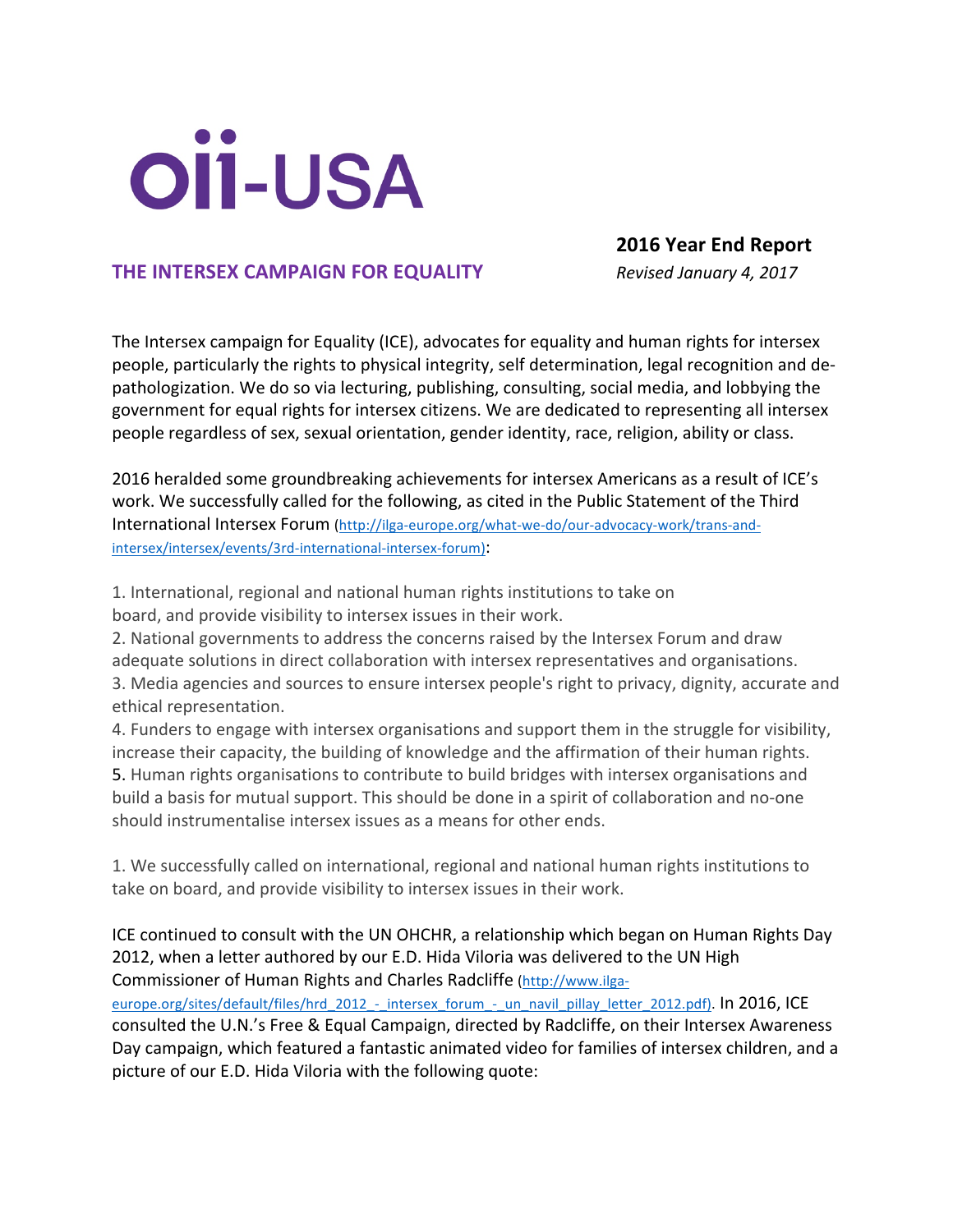# **THE INTERSEX CAMPAIGN FOR EQUALITY** 2016 Year End Report p.2

"I feel blessed that my parents allowed me to be who I am, and I encourage all parents of intersex kids to do the same. Trying to 'fix' healthy babies' bodies to fit social ideals is innately prejudiced, and prejudice is never the solution." (https://www.unfe.org/intersex-awareness/).

2. We successfully called on national governments to address the concerns raised by the Intersex Forum and draw adequate solutions in direct collaboration with intersex representatives and organizations.

## **Legal Recognition**

One of the demands of Third International Intersex Forum is for "all adults and capable minors to be able to choose between female, male, non-binary or multiple gender options." In this vein, on Intersex Awareness Day (IAD) 2015, our associate director Dana Zzyym filed a groundbreaking lawsuit against the State Department for gender recognition as a non-binary intersex person on their passport (http://www.lambdalegal.org/blog/20151026\_zzyym-intersex-deniedpassport). In November 2016, the court ruled in Zzyym's favor stating that the State Department violated federal law (http://www.lambdalegal.org/blog/20161122\_zzyym). The federal government can no longer pretend that intersex people are all male or female, which facilitates the notion that we should receive nonconsensual cosmetic treatments to confirm us as such.

In addition, our ED consulted with Lambda Legal about discriminatory practices against intersex people by the U.S. Transportation Security Administration (TSA).

3. We successfully called on media agencies and sources to ensure intersex people's right to privacy, dignity, accurate and ethical representation.

One of the demands of the Public Statement of the Third International Intersex Forum (as well as the one before it in Stockholm), was for being intersex to be declassified as a "disorder of sex development", as it promotes stigma. We attained this goal in several high impact ways.

## **In Education**

In January 2016, our E.D. Hida Viloria's essay "What's in Name: Intersex and Identity" was published in the college curriculum textbook *Queer: A Reader for Writers* (Oxford University Press). The essay—the only one by an intersex author selected for the textbook-- is an examination of how stigmatizing, medicalized labels such as "disorders of sex development," or "DSD," further discrimination. He/r essay, "Promoting Health and Social Progress by Accepting and Depathologizing Benign Intersex Traits," appeared in the "Normalizing Intersex" issue of *Voices: Personal Stories from the Pages of NIB* 

(http://www.nibjournal.org/news/documents/Voices\_2016\_OA\_FINAL-withOLOS\_version\_001.pdf). The publication's readership consists primarily of physicians, and the essay encourages them to treat intersex patients as they would anyone else, to grant us the right to bodily autonomy and self determination, and to acknowledge that being intersex is a natural human variation rather than a "disorder."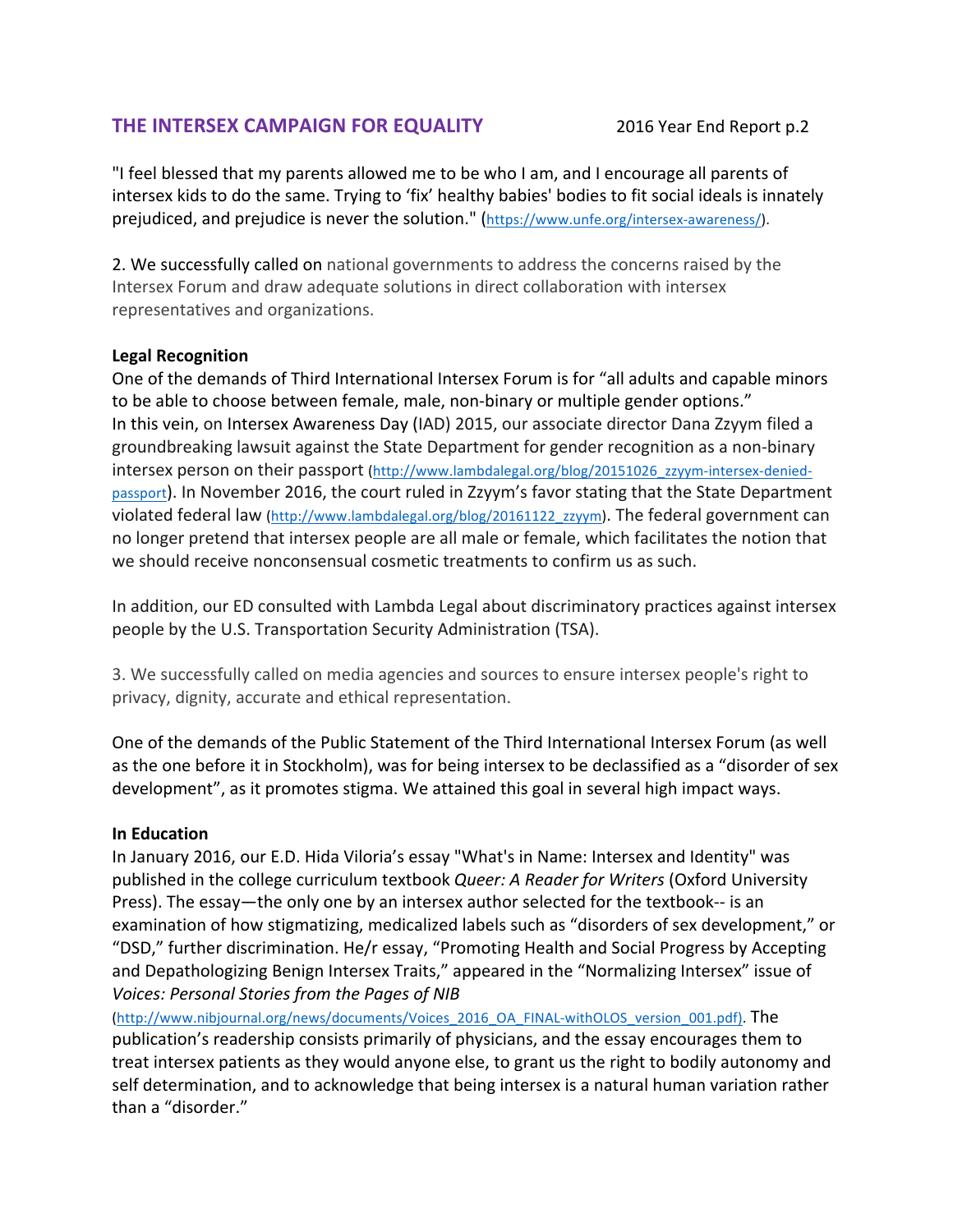# **THE INTERSEX CAMPAIGN FOR EQUALITY** 2016 Year End Report p. 3

#### **Accurate and Ethical Representation in the Media**

In December, we celebrated an important win for intersex equality: National Geographic magazine decided, upon our E.D. and others' request--not to use the pathologizing definition of intersex which they had originally chosen for their "Gender Revolution" issue. They corrected the definition in the online issue, and their editor-in-chief explained, in a subsequent National *Geographic* article, why they decided to do so, quoting our E.D.:

"This definition is opposed by intersex advocates across the globe for the simple reason that it pathologizes us, thereby promoting the erroneous, stigmatizing view that intersex people require 'fixing.'"

http://www.nationalgeographic.com/magazine/2017/01/gender-issue-reader-comments-faq

In addition, on January 4, 2017, our E.D. was quoted in People Magazine, bringing attention to the need for non-binary gender registration to be a voluntary adult designation, to need to end IGM, and the need for equal rights and protections for intersex people, in the process. "Intersex people have suffered for centuries because of the notion that only males and females exist, which is why our associate director Dana Zzyym successfully fought for federal gender recognition as intersex on their passport last year," Hida Viloria, chairperson of the Organisation Intersex International tells PEOPLE. "Having intersex acknowledged as a legal sex/gender category is critical to ending intersex oppression, such as the barbaric nonconsensual medical practices which attempt to render us all males or females," Viloria continues. "We commend Keegan and Zzyym, and note that until equal services and protections are available to all intersex citizens, this designation should remain a voluntary one only, for adults who seek it." (http://people.com/bodies/new-york-city-issues-nations-first-known-intersexbirth-certificate/).

4. We successfully called on funders to engage with intersex organizations and support them in the struggle for visibility, increase their capacity, the building of knowledge and the affirmation of their human rights.

#### **Intersex Visibility in the Arts**

The Intersex Campaign for Equality has always believed that the arts are a powerful medium for social change as art can change hearts and minds. In 2015, we called on Astraea's Intersex Fund to fund a documentary about intersex people. Our grant was renewed and we continued filming in 2016 with our co-producer Sam McConnell (The Out List, The Trans List), a successful professional in the field. Similarly, we're excited that our E.D.'s memoir *Born Both: An Intersex* Life, will be the first book by an openly intersex person to be published by a "Big Four" publisher (on 3/14 by Hatchette Book Group). Although Hatchette is not an LGBTQIA funder, they are dedicated to drawing as much attention as possible to the memoir's message of the need for an end to IGM and for intersex acceptance and equal rights. We have been notified that there is interest in foreign language translations, and curriculum use in the U.S., which will give the message even wider reach.